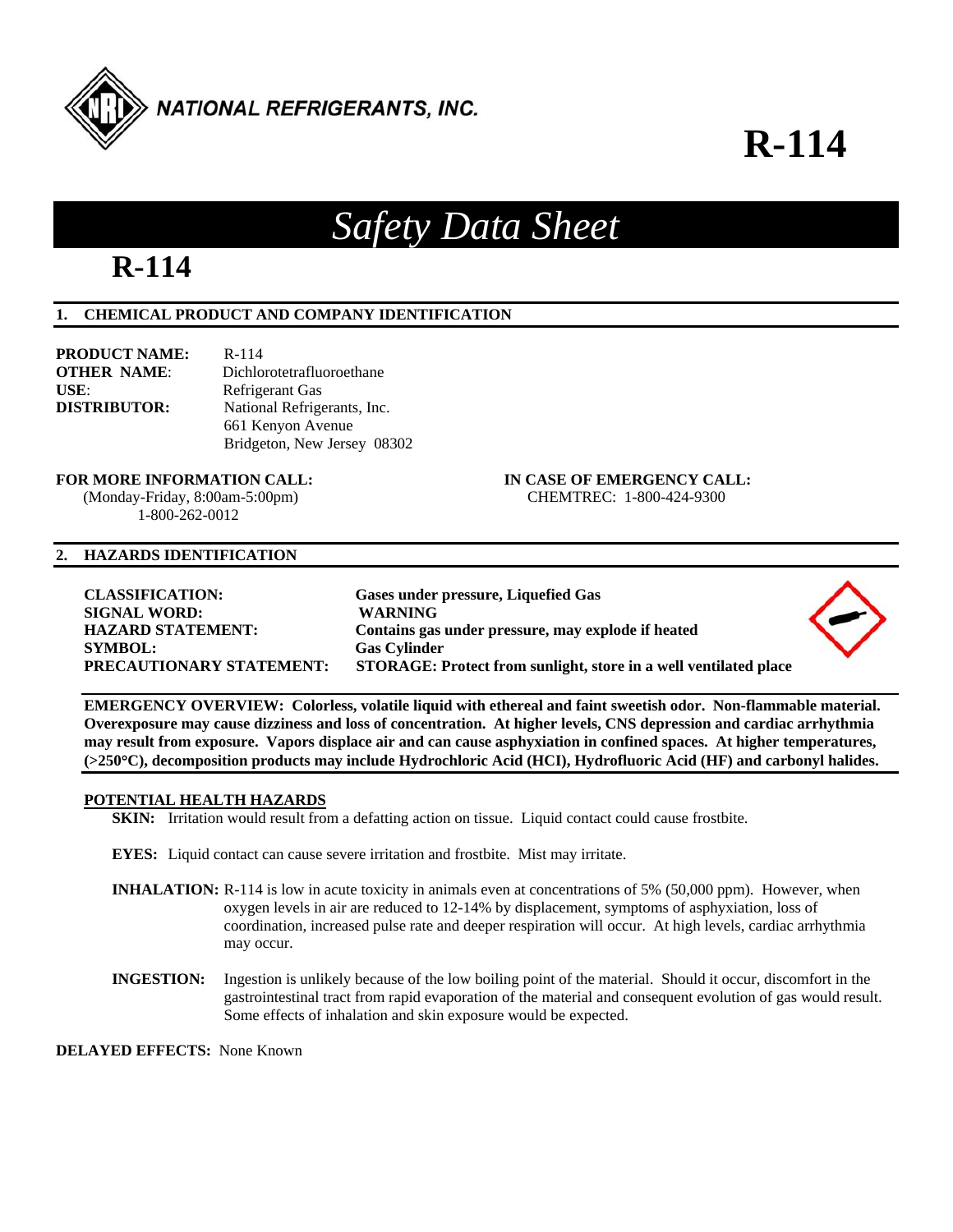

**R-114** 

# **3. COMPOSITION / INFORMATION ON INGREDIENTS**

#### **INGREDIENT NAME CAS NUMBER**

Dichlorotetrafluoroethane 76-14-2

# **COMMON NAME and SYNONYMS**

R-114; CFC-114

There are no impurities or stabilizers that contribute to the classification of the material identified in Section 2

# **4. FIRST AID MEASURES**

- **SKIN:** Promptly flush skin with water until all chemical is removed. If there is evidence of frostbite, bathe (do not rub) with lukewarm (not hot) water. If water is not available, cover with a clean, soft cloth or similar covering. Get medical attention if symptoms persist.
- **EYES:** Immediately flush eyes with large amounts of water for at least 15 minutes (in case of frostbite, water should be lukewarm, not hot) lifting eyelids occasionally to facilitate irrigation. Get medical attention if symptoms persist.
- **INHALATION:** Immediately move patient to fresh air. If breathing has stopped, give artificial respiration. Use oxygen as required, provided a qualified operator is available. Get medical attention immediately. DO NOT give epinephrine (adrenaline).
- **INGESTION:** Ingestion is unlikely because of the physical properties and is not expected to be hazardous. DO NOT induce vomiting unless instructed to do so by a physician.
- **ADVICE TO PHYSICIAN:** Because of the possible disturbances of cardiac rhythm, catecholamine drugs, such as epinephrine, should be used with special caution and only in situations of emergency life support. Treatment of overexposure should be directed at the control of symptoms and the clinical conditions.

#### **5. FIRE FIGHTING MEASURES**

#### **FLAMMABLE PROPERTIES**

| <b>FLASH POINT:</b>                                                                 |                | Gas, not applicable per DOT regulations                                              |
|-------------------------------------------------------------------------------------|----------------|--------------------------------------------------------------------------------------|
| <b>FLASH POINT METHOD:</b>                                                          | Not applicable |                                                                                      |
| <b>AUTOIGNITION TEMPERATURE:</b>                                                    | Unknown        |                                                                                      |
| <b>UPPER FLAME LIMIT</b> (volume % in air):<br>LOWER FLAME LIMIT (volume % in air): |                | None $*$<br>$None*$                                                                  |
| <b>FLAME PROPAGATION RATE (solids):</b><br><b>OSHA FLAMMABILITY CLASS:</b>          |                | *Based on ASHRAE Standard 34 with match ignition<br>Not applicable<br>Not applicable |

#### **EXTINGUISHING MEDIA:**

Use any standard agent – choose the one most appropriate for type of surrounding fire (material itself is not flammable)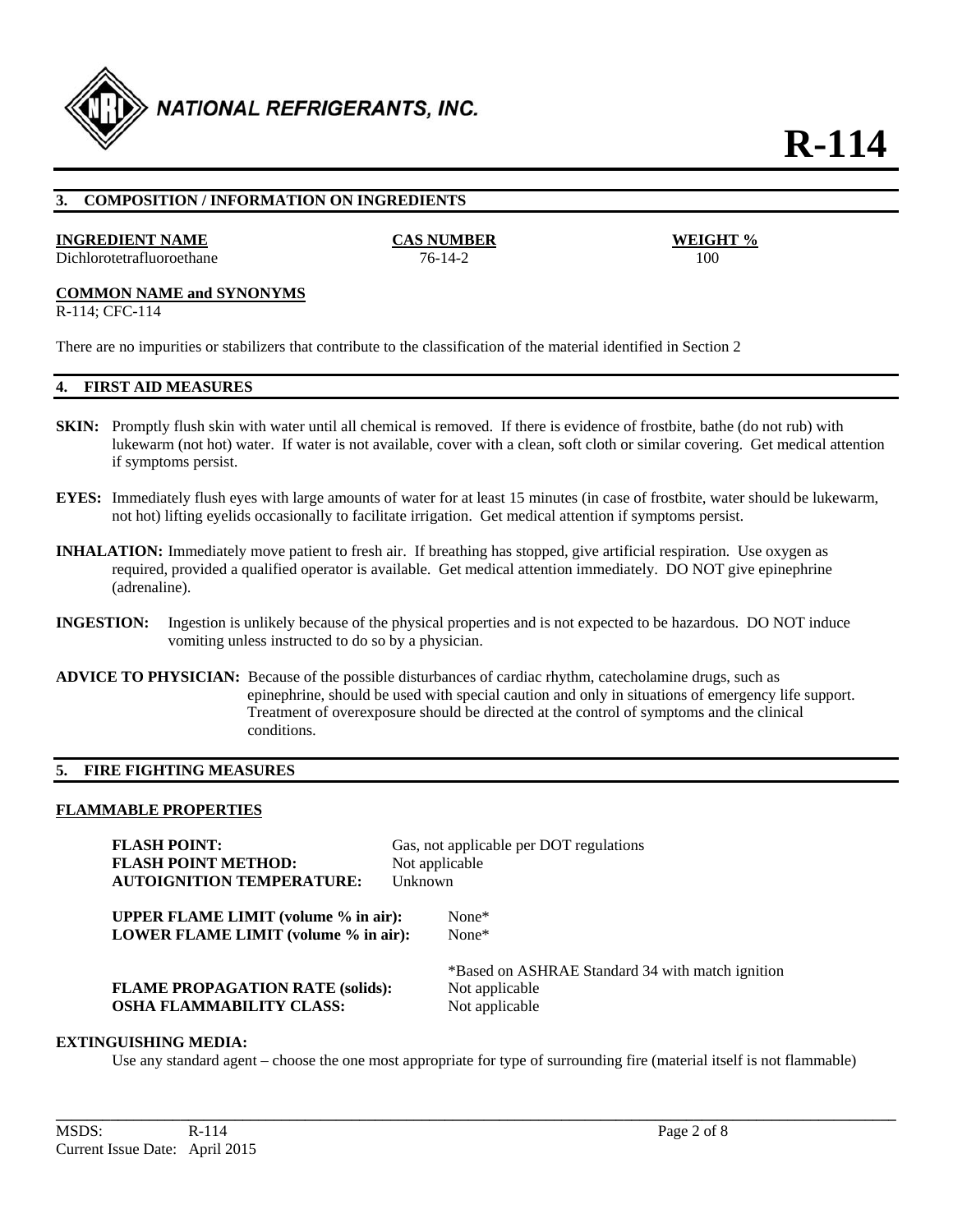

# **UNUSUAL FIRE AND EXPLOSION HAZARDS:**

 Contact with certain reactive metals may result in formation of explosive or exothermic reactions under specific conditions (e.g. very high temperatures and/or appropriate pressures).

# **SPECIAL FIRE FIGHTING PRECAUTIONS/INSTRUCTIONS**:

 Firefighters should wear self-contained, NIOSH-approved breathing apparatus for protection against possible toxic decomposition products. Proper eye and skin protection should be provided. Use water spray to keep fire-exposed containers cool.

#### **6. ACCIDENTAL RELEASE MEASURES**

**IN CASE OF SPILL OR OTHER RELEASE:** (Always wear recommended personal protective equipment.) Evacuate unprotected personnel. Product dissipates upon release. Protected personnel should remove ignition sources and shut off leak, if without risk, and provide ventilation. Unprotected personnel should not return to the affected area until air has been tested and determined safe, including low-lying areas.

#### **Spills and releases may have to be reported to Federal and/or local authorities. See Section 15 regarding reporting requirements.**

# **7. HANDLING AND STORAGE**

**NORMAL HANDLING:** (Always wear recommended personal protective equipment.) Avoid breathing vapors and liquid contact with eyes, skin or clothing. Do not puncture or drop cylinders, expose them to open flame or excessive heat. Use authorized cylinders only. Follow standard safety precautions for handling and use of compressed gas cylinders.

#### **STORAGE RECOMMENDATIONS:**

 Store in a cool, well-ventilated area of low fire risk and out of direct sunlight. Protect cylinder and its fittings from physical damage. Storage in subsurface locations should be avoided. Close valve tightly after use and when empty.

#### **INCOMPATIBILITIES:**

Freshly abraded aluminum surfaces at specific temperatures and pressures may cause a strong exothermic reaction. Chemically reactive metals: potassium, calcium, powdered aluminum, magnesium, and zinc.

# **8. EXPOSURE CONTROLS / PERSONAL PROTECTION**

#### **ENGINEERING CONTROLS:**

 Provide local ventilation at filling zones and areas where leakage is probable. Mechanical (general) ventilation may be adequate for other operating and storage areas.

#### **PERSONAL PROTECTIVE EQUIPMENT**

### **SKIN PROTECTION:**

 Skin contact with refrigerant may cause frostbite. General work clothing and gloves (leather) should provide adequate protection. If prolonged contact with liquid or gas is anticipated, insulated gloves constructed of PVA, neoprene or butyl rubber should be used. Any contaminated clothing should be promptly removed and washed before reuse.

#### **EYE PROTECTION:**

For normal conditions, wear safety glasses. Where there is reasonable probability of liquid contact, wear splashproof goggles.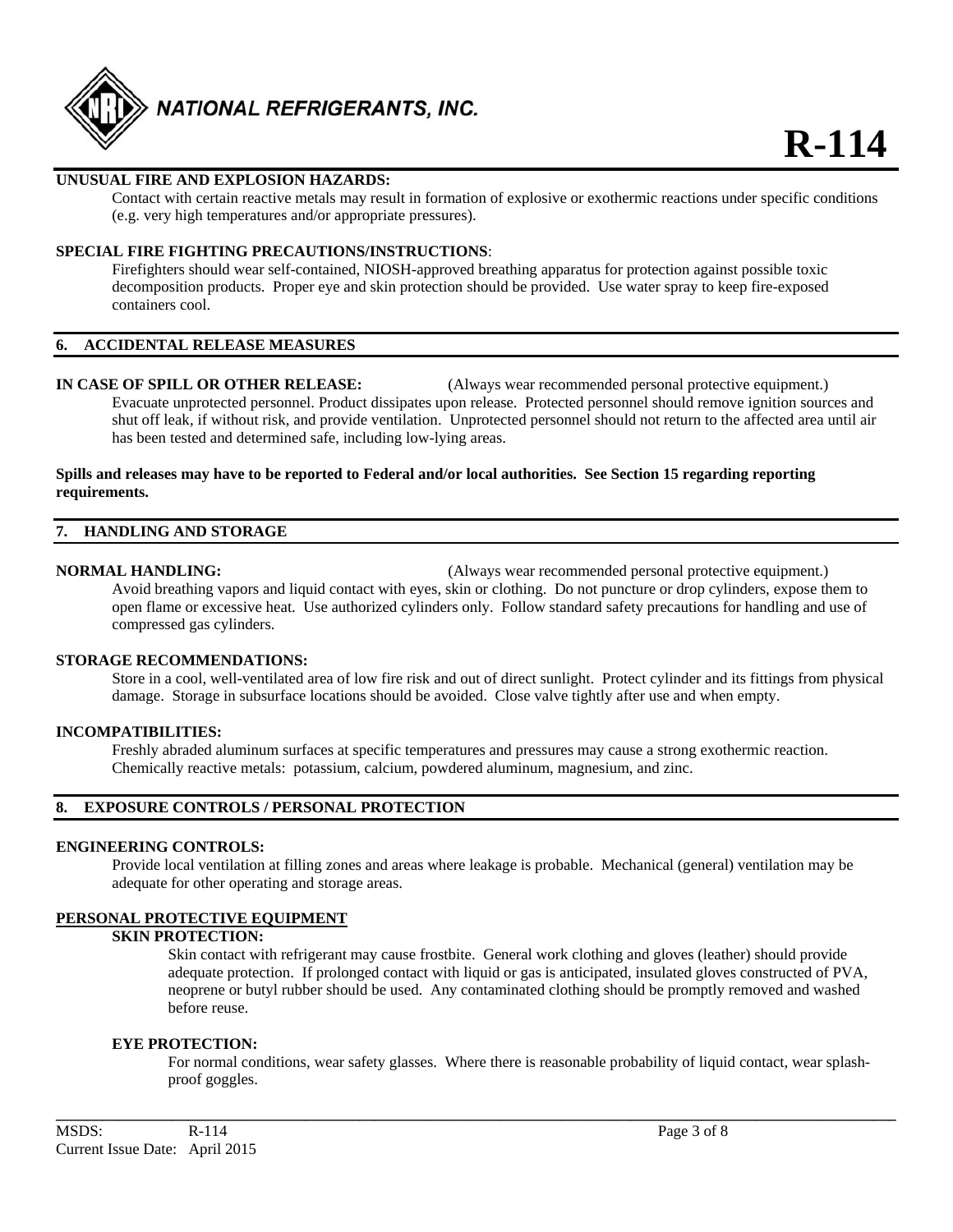

# **RESPIRATORY PROTECTION:**

 None generally required for adequately ventilated work situations. For accidental release or non-ventilated situations, or release into confined space, where the concentration may be above the PEL of 1,000 ppm, use a self contained, NIOSH approved breathing apparatus or supplied air respirator. For escape: use the former or a NIOSH approved gas mask with organic vapor canister.

## **ADDITIONAL RECOMMENDATIONS:**

Where contact with liquid is likely, such as in a spill or leak, impervious boots and clothing should be worn. High dose-level warning signs are recommended for areas of principle exposure. Provide eyewash stations and quick drench shower facilities at convenient locations. For tank cleaning operations, see OSHA regulations, 29 CFR 1910.132 and 29 CFR 1910.133.

# **EXPOSURE GUIDELINES**

**INGREDIENT NAME ACGIH TLV OSHA PEL OTHER LIMIT**

Dichlorotetrafluoroethane 1000 ppm (8hr) 1000 ppm (8hr) None

**OTHER EXPOSURE LIMITS FOR POTENTIAL DECOMPOSITION PRODUCTS:** 

Hydrogen Fluoride: ACGIH TLV = 2ppm ceiling, 0.5ppm TLV-TWA

# **9. PHYSICAL AND CHEMICAL PROPERTIES**

| <b>APPEARANCE:</b>                                                            | Clear, colorless liquid and vapor                             |
|-------------------------------------------------------------------------------|---------------------------------------------------------------|
| PHYSICAL STATE:                                                               | Gas at ambient temperatures                                   |
| <b>MOLECULAR WEIGHT:</b>                                                      | 170.9                                                         |
| <b>CHEMICAL FORMULA:</b>                                                      | $CC1F_2CC1F_2$                                                |
| <b>ODOR:</b>                                                                  | Faint ethereal odor                                           |
| <b>SPECIFIC GRAVITY</b> (water $= 1.0$ ):                                     | 1.47 @ 70°F $(21.1$ °C)                                       |
| <b>SOLUBILITY IN WATER (weight %):</b>                                        | Unknown                                                       |
| pH:                                                                           | Neutral                                                       |
| <b>BOILING POINT:</b>                                                         | $3.7^{\circ}$ C $(38.8^{\circ}F)$                             |
| <b>FREEZING POINT:</b>                                                        | $-181.3$ °C ( $-294.3$ °F)                                    |
| <b>VAPOR PRESSURE:</b>                                                        | 27.3 psia @ 70°F                                              |
|                                                                               | psia $@ 130$ °F (is something missing before the psia?        |
| <b>VAPOR DENSITY</b> (air $= 1.0$ ):                                          | 5.9                                                           |
| <b>EVAPORATION RATE:</b>                                                      | >1COMPARED TO: $CC14 = 1$                                     |
| % VOLATILES:                                                                  | 100                                                           |
| <b>ODOR THRESHHOLD:</b>                                                       | Not established                                               |
| <b>FLAMMABILITY:</b>                                                          | Not applicable                                                |
| LEL/UEL:                                                                      | None/None                                                     |
| <b>RELATIVE DENSITY:</b>                                                      | 1.5 g/cm $@$ 21.1 °C                                          |
| <b>PARTITION COEFF (n-octanol/water)</b>                                      | Log Pow: 2.82 Note: This product is more soluble than octanol |
| <b>AUTO IGNITION TEMP:</b>                                                    | Not Determined                                                |
| DECOMPOSITION TEMPERATURE:                                                    | $>260$ degrees C                                              |
| VISCOSITY:                                                                    | Not applicable                                                |
| <b>FLASH POINT:</b>                                                           | None                                                          |
| (Flash point method and additional flammability data are found in Section 5.) |                                                               |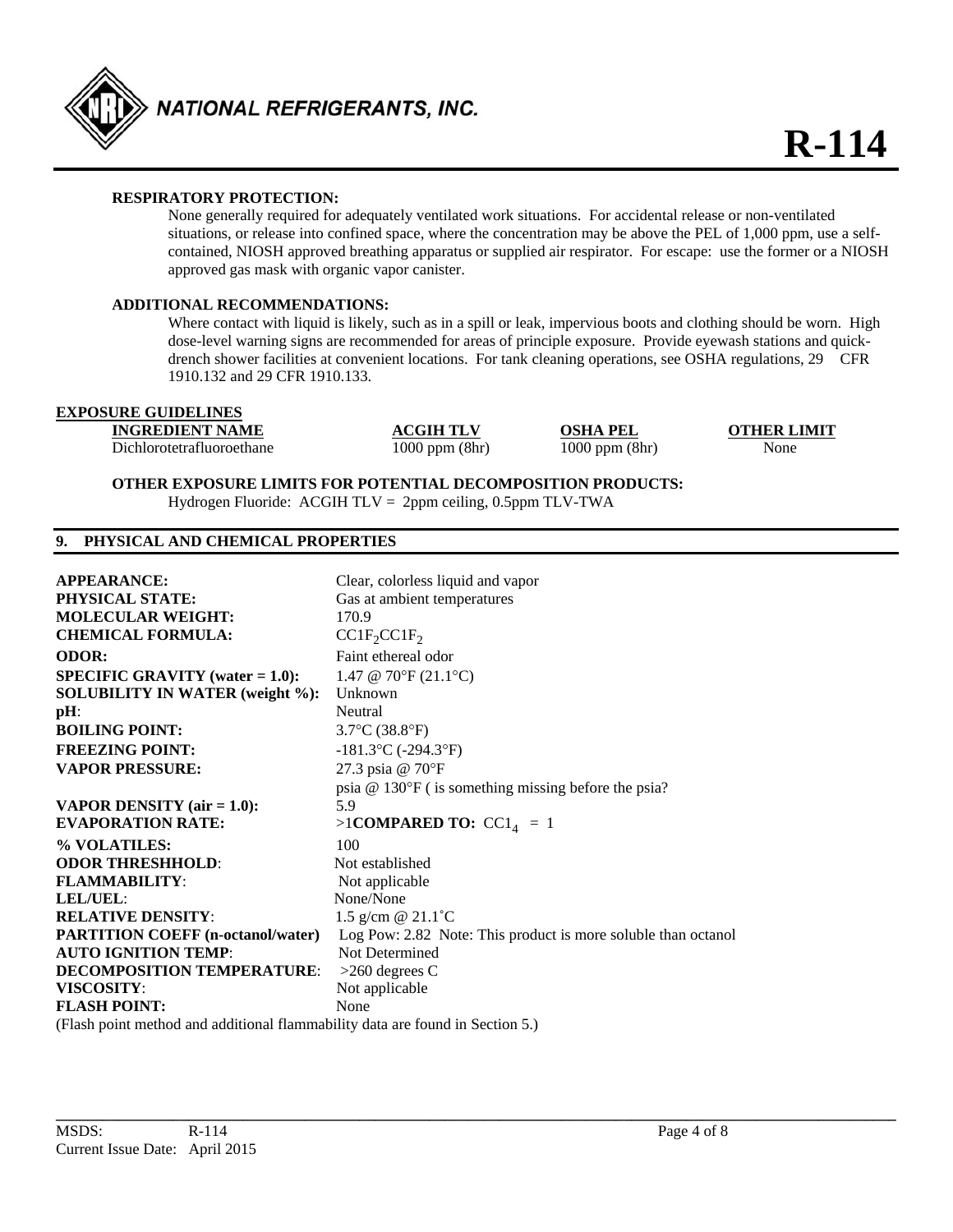

# **10. STABILITY AND REACTIVITY**

# **NORMALLY STABLE? (CONDITIONS TO AVOID):**

The product is stable.

Any source of high temperatures, such as lighted cigarettes, flames, hot spots or welding may yield toxic and/or corrosive decomposition products.

#### **INCOMPATIBILITIES:**

(Under specific conditions: e.g. very high temperatures and/or appropriate pressures) – Freshly abraded aluminum surfaces (may cause strong exothermic reaction). Chemically reactive metals: potassium, calcium, powdered aluminum, magnesium, and zinc.

#### **HAZARDOUS DECOMPOSITION PRODUCTS:**

Halogens, halogen acids and possibly carbonyl halides.

#### **HAZARDOUS POLYMERIZATION:**

Will not occur.

# **11. TOXICOLOGICAL INFORMATION**

#### **IMMEDIATE (ACUTE) EFFECTS:**

 $LC_{50}$ : Inhalation 2 hr. (rat) - > 600,000 ppm / Cardiac Sensitization threshold (dog) – 45,000 ppm

#### **DELAYED (SUBCHRONIC AND CHRONIC) EFFECTS:**

Subchronic: NOEL – 10,000 ppm

#### **REPEATED DOSE TOXICITY:**

Lifetime inhalation exposure of male rats was associated with a small increase in salivary gland fibrosarcomas.

#### **FURTHER INFORMATION**:

Acute effects of rapid evaporation of the liquid may cause frostbite. Vapors are heavier than air and can displace oxygen causing difficulty breathing or suffocation. May cause cardiac arrhythmia.

#### **POTENTIAL HEALTH HAZARDS0**

**SKIN:** Irritation would result from a defatting action on tissue. Liquid contact could cause frostbite.

**EYES:** Liquid contact can cause severe irritation and frostbite. Mist may irritate.

- **INHALATION:** R-114 is low in acute toxicity in animals even at concentrations of 5% (50,000 ppm). However, when oxygen levels in air are reduced to 12-14% by displacement, symptoms of asphyxiation, loss of coordination, increased pulse rate and deeper respiration will occur. At high levels, cardiac arrhythmia may occur.
- **INGESTION:** Ingestion is unlikely because of the low boiling point of the material. Should it occur, discomfort in the gastrointestinal tract from rapid evaporation of the material and consequent evolution of gas would result. Some effects of inhalation and skin exposure would be expected.

**\_\_\_\_\_\_\_\_\_\_\_\_\_\_\_\_\_\_\_\_\_\_\_\_\_\_\_\_\_\_\_\_\_\_\_\_\_\_\_\_\_\_\_\_\_\_\_\_\_\_\_\_\_\_\_\_\_\_\_\_\_\_\_\_\_\_\_\_\_\_\_\_\_\_\_\_\_\_\_\_\_\_\_\_\_\_\_\_\_\_\_\_\_\_\_\_\_\_\_\_\_\_\_\_\_\_\_\_** 

#### **DELAYED EFFECTS:** None Known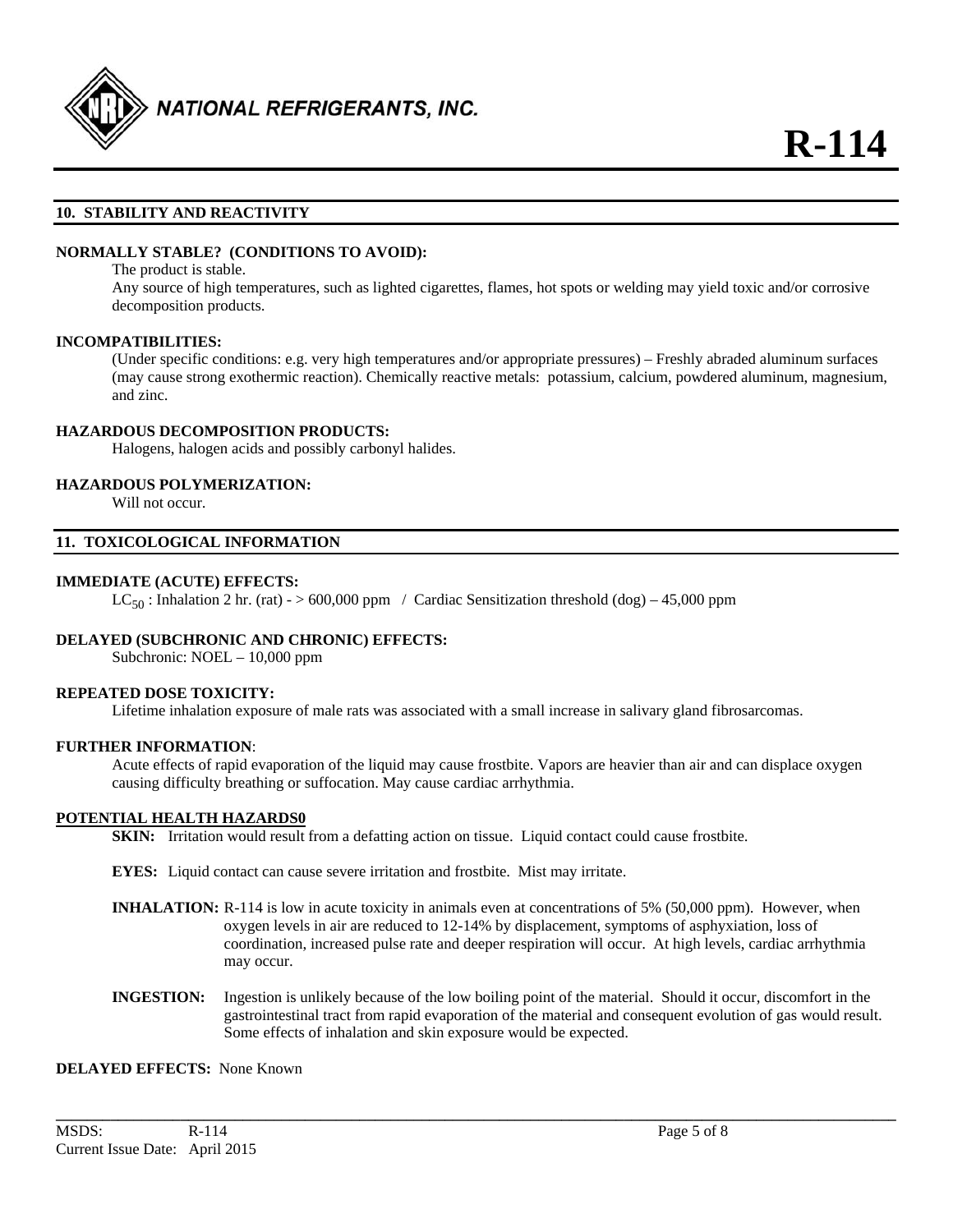

# **R-114**

#### **Ingredients found on one of the OSHA designated carcinogen lists are listed below.**

# **INGREDIENT NAME NTP STATUS IARC STATUS OSHA LIST**

No ingredients listed in this section.

**OTHER DATA:** 

None

#### **12. ECOLOGICAL INFORMATION**

**Degradability (BOD):** R-114 is a gas at room temperature; therefore, it is unlikely to remain in water. **Octanol Water Partition Coefficient:** See section 9

#### **13. DISPOSAL CONSIDERATIONS**

#### **RCRA**

**Is the unused product a RCRA hazardous waste if discarded?** Not a hazardous waste **If yes, the RCRA ID number is:** Not applicable

#### **OTHER DISPOSAL CONSIDERATIONS:**

 Disposal must comply with federal, state, and local disposal or discharge laws. R-114 is subject to U.S. Environmental Protection Agency Clean Air Act Regulations Section 608 in 40 CFR Part 82 regarding refrigerant recycling.

The information offered here is for the product as shipped. Use and/or alterations to the product such as mixing with other materials may significantly change the characteristics of the material and alter the RCRA classification and the proper disposal method.

#### **14. TRANSPORT INFORMATION**

**US DOT ID NUMBER:** UN1958 **US DOT HAZARD CLASS:** US DOT PROPER SHIPPING NAME: 1,2-Dichloro-1,1,2,2tetrafluoroethane or Refrigerant Gas R 114 US DOT HAZARD CLASS: 2.2 US DOT PACKING GROUP: Not applicable

For additional information on shipping regulations affecting this material, contact the information number found in Section 1.

# **15. REGULATORY INFORMATION**

# **TOXIC SUBSTANCES CONTROL ACT (TSCA)**

**TSCA INVENTORY STATUS:** Listed on the TSCA inventory

**OTHER TSCA ISSUES:** Subject to Section 12 (b) export notification. May contain 0-10 ppm Ethane, 2-chloro-1,1,1-trifluoro, CAS# 74-88-7

# **SARA TITLE III / CERCLA**

"Reportable Quantities" (RQs) and/or "Threshold Planning Quantities" (TPQs) exist for the following ingredients.

**INGREDIENT NAME SARA / CERCLA RQ (lb.) SARA EHS TPQ (lb.)**

\*No ingredients listed in this section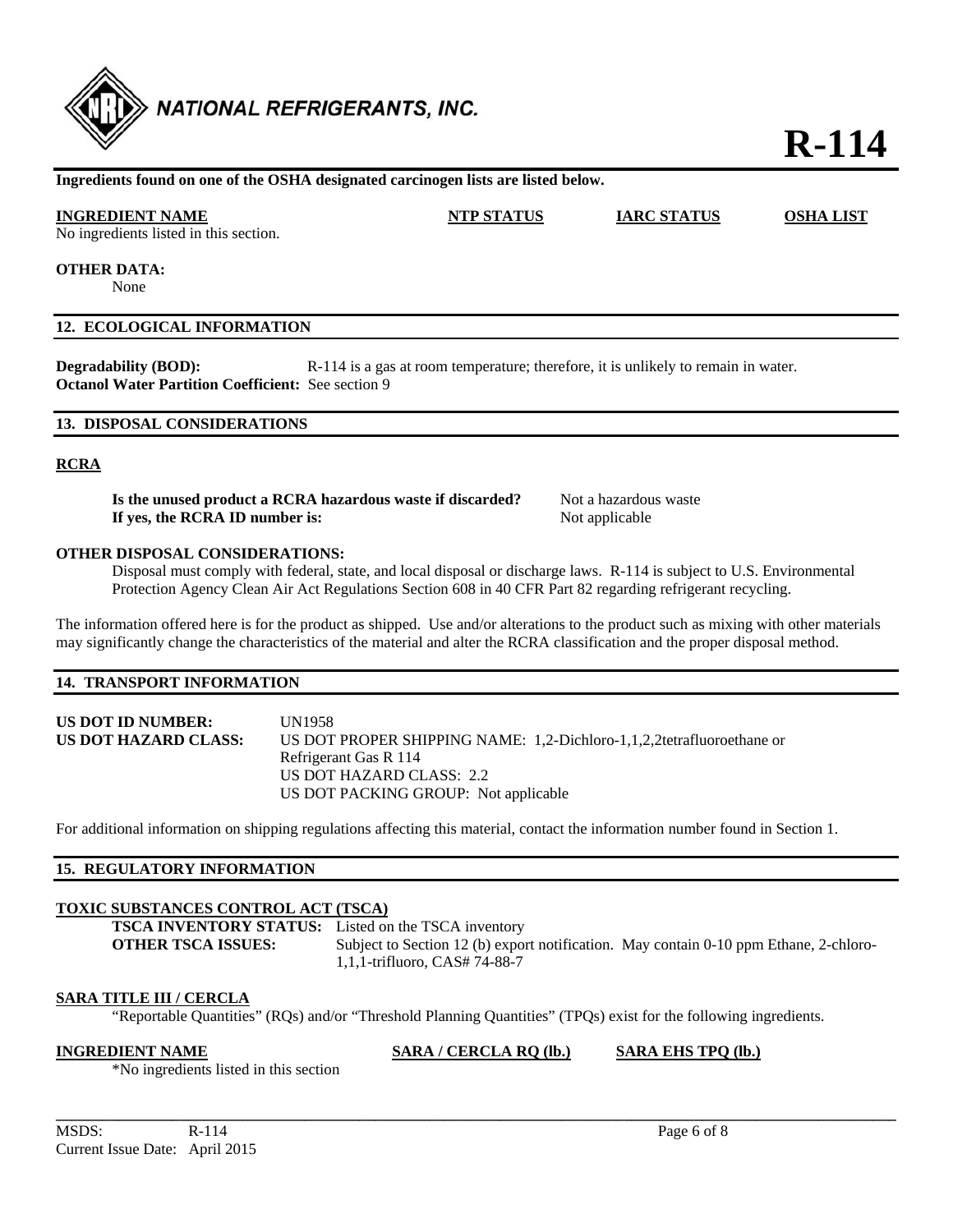

**Spills or releases resulting in the loss of any ingredient at or above its RQ requires immediate notification to the National Response Center [(800) 424-8802] and to your Local Emergency Planning Committee.** 

**SECTION 311 HAZARD CLASS:** IMMEDIATE

PRESSURE

#### **SARA 313 TOXIC CHEMICALS:**

The following ingredients are SARA 313 "Toxic Chemicals". CAS numbers and weight percents are found in Section 2.

#### **INGREDIENT NAME COMMENT**

Dichlorotetrafluoroethane None

#### **STATE RIGHT-TO-KNOW**

In addition to the ingredients found in Section 2, the following are listed for state right-to-know purposes.

|       | INGREDIENT NAME |  |  | WEIGHT % | <b>COMMENT</b> |
|-------|-----------------|--|--|----------|----------------|
| - - - |                 |  |  |          |                |

No ingredients listed in this section

# **ADDITIONAL REGULATORY INFORMATION:**

R-114 is subject to U.S. Environmental Protection Agency Clean Air Act Regulations at 40 CFR Part 82.

**WARNING: DO NOT vent** to the atmosphere. To comply with provisions of the U.S. Clean Air Act, any residual must be recovered. **Contains Dichlorotetrafluoroethane (CFC-114)**, a substance which harms public health and environment by destroying ozone in the upper atmosphere. Destruction of the ozone layer can lead to increased ultraviolet radiation which, with excess exposure to sunlight, can lead to an increase in skin cancer and eye cataracts.

# **WHMIS CLASSIFICATION (CANADA):**

 This product has been evaluated in accordance with the hazard criteria of the CPR and the MSDS contains all the information required by the CPR.

# **FOREIGN INVENTORY STATUS:**

EU - EINECS # 2009377

# **16. OTHER INFORMATION**

| <b>CURRENT ISSUE DATE:</b><br><b>PREVIOUS ISSUE DATE:</b> | April, 2015<br>November, 2012                                                                                                                                              |  |
|-----------------------------------------------------------|----------------------------------------------------------------------------------------------------------------------------------------------------------------------------|--|
| OTHER INFORMATION:                                        | HMIS Classification: Health $-1$ , Flammability $-0$ , Reactivity $-0$<br>NFPA Classification: Health $-2$ , Flammability $-0$ , Reactivity $-0$                           |  |
|                                                           | <b>Regulatory Standards:</b><br>OSHA regulations for compressed gases: 29 CFR 1910.101<br>2. DOT classification per 49 CFR 172.101<br>Clean Air Act Class I Substance<br>3 |  |